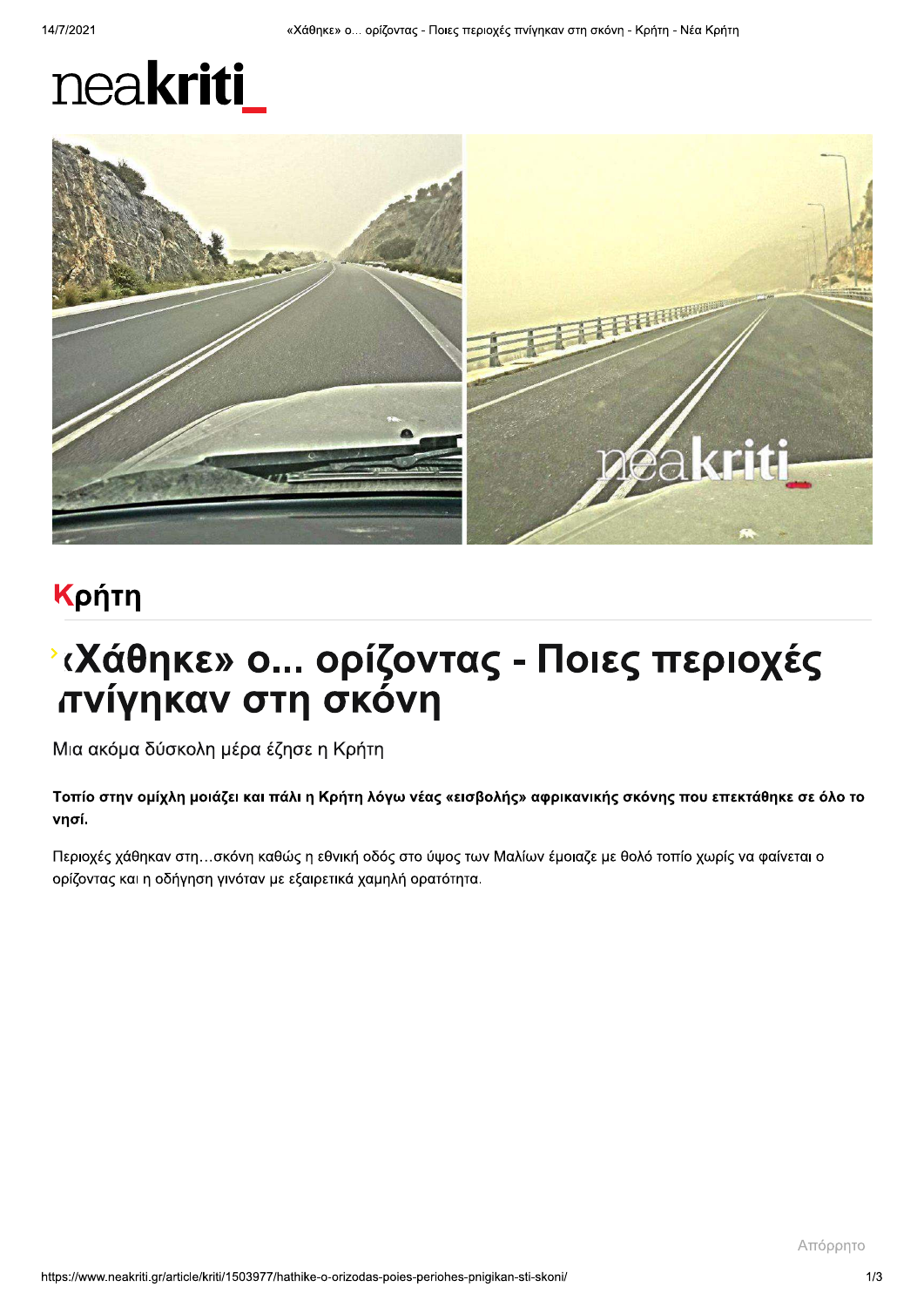«Χάθηκε» ο... ορίζοντας - Ποιες περιοχές πνίγηκαν στη σκόνη - Κρήτη - Νέα Κρήτη



#### «Χτύπησε» 600 μικρογραμμάρια το κυβικό μέτρο

Στο Ηράκλειο μάλιστα και πάλι η σκόνη χτύπησε «κόκκινο» αφού άγγιξε 600 μικρογραμμάρια το κυβικό μέτρο, 300 στη Φινοκαλιά Λασιθίου (σταθμός τμήματος Χημείας Πανεπιστημίου Κρήτης) και 300 περίπου και στα Χανιά. Οι μετρήσεις έγιναν σε σταθμούς της Περιφέρειας Κρήτης σε συνεργασία με το τμήμα Χημείας του Πανεπιστημίου Κρήτης και το Πολυτεχνείο Κρήτης. Υπενθυμίζεται ότι την Πέμπτη που ο ουρανός της Κρήτης πήρε πορτοκαλί απόχρωση και βιώσαμε το τρωτοφανές φαινόμενο επέλασης τεράστιας ποσότητας σκόνης, καταγράφηκε τιμή 4.750 μικρογραμαρίων το κυβικό μέτρο το Ηράκλειο.

άλιστα όπως αναφέρουν οι Κ. Λαγουβάρδος - Β. Κοτρώνη σύμφωνα με τις καταγραφές του σταθμού του Εθνικού στεροσκοπείου/meteo.gr στα Χανιά, η σημερινή ημέρα είναι η 10η του φετινού Μαρτίου με τη μέση ημερήσια συγκέντρωση σκόνης να ξεπερνά τα 50 μικρογραμμάρια ανά κυβικό μέτρο.

Και την Τρίτη πάντως σύμφωνα με τους μετεωρολόγους προβλέπονται νοτιοδυτικοί άνεμοι έντασης 4-6 μποφόρ και η θερμοκρασία θα κυμανθεί από 14-20 βαθμούς Κελσίου. Η σκόνη θα υποχωρήσει σταδιακά προκαλώντας ανακούφιση.

Αναλυτικά για την Τρίτη σύμφωνα με το meteocrete.gr

#### Στο Ηράκλειο προβλέπονται:

Λίγες παροδικές νεφώσεις πρόσκαιρα κατά τόπους αυξημένες. Οι άνεμοι θα πνέουν ΝΑ σχεδόν μέτριοι έως ισχυροί 4-6 και πρόσκαιρα τοπικά έως πολύ ισχυροί 7 μποφόρ. Η θερμοκρασία θα κυμανθεί στα βόρεια από 11 έως 22°c, στα νότια από 10 έως 20° c ενώ στα ορεινά από 7 έως 16° c

#### Χανιά

Λίγες παροδικές νεφώσεις πρόσκαιρα κατά τόπους αυξημένες. Οι άνεμοι θα πνέουν ΔΒΔ ασθενείς έως σχεδόν μέτριοι 3-4 και πρόσκαιρα έως μέτριοι 5 μποφόρ. Η θερμοκρασία θα κυμανθεί στα βόρεια από 11 έως 20°c, στα νότια από 11 έως 21°c ενώ στα ορεινά από 6 έως 16°c.

#### Ρέθυμνο

Λίγες παροδικές νεφώσεις πρόσκαιρα κατά τόπους αυξημένες. Οι άνεμοι θα πνέουν ΔΒΔ ασθενείς έως σχεδόν μέτριοι 3-4 και πρόσκαιρα έως μέτριοι 5 μποφόρ.Η θερμοκρασία θα κυμανθεί στα βόρεια από 11 έως 20°c, στα νότια από 11 έως 21°c ενώ στα ορεινά από 6 έως 16°c.

#### Αγ. Νικόλαος